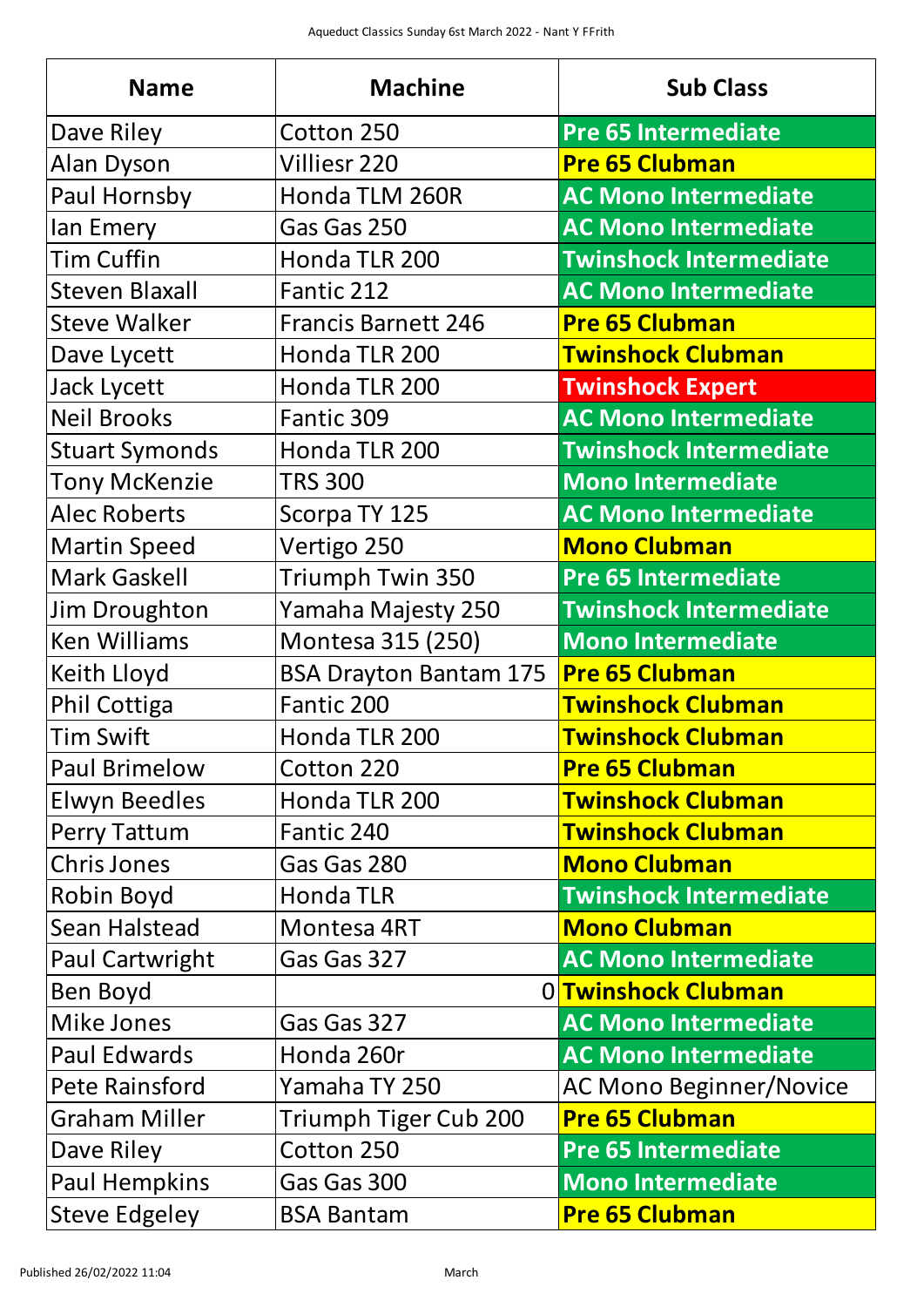| <b>Name</b>              | <b>Machine</b>           | <b>Sub Class</b>                 |
|--------------------------|--------------------------|----------------------------------|
| Lily Edgeley             | Yamaha TY 175            | <b>Twinshock Beginner/Novice</b> |
| <b>Will Birkin</b>       | Honda TLR 200            | <b>Twinshock Clubman</b>         |
| Dave Lovell              | <b>Triumph Twin 350</b>  | <b>Pre 65 Intermediate</b>       |
| <b>David Matthews</b>    | <b>Bultaco 250</b>       | <b>Twinshock Intermediate</b>    |
| <b>Jerry Hawker</b>      | Gas Gas 327              | <b>AC Mono Expert</b>            |
| <b>Roger Smith</b>       | <b>BSA C15 250</b>       | <b>Pre 65 Clubman</b>            |
| <b>Dave Pengilley</b>    | Kawasaki KT 330          | <b>Twinshock Intermediate</b>    |
| <b>Garry Shaw</b>        | <b>BSA Bantam 185</b>    | <b>Pre 65 Expert</b>             |
| <b>Peter Ruscoe</b>      | Gas Gas 327              | <b>AC Mono Expert</b>            |
| <b>Steve Harding</b>     | Gas Gas 250              | <b>Mono Clubman</b>              |
| <b>Roly Jones</b>        | <b>Dot 250</b>           | Pre 65 Intermediate              |
| <b>Allan Thomas</b>      | Fantic 200               | <b>Twinshock Clubman</b>         |
| <b>Alan Hotchkiss</b>    | Yamaha Majesty 175       | <b>Twinshock Clubman</b>         |
| <b>Tony Williams</b>     | Scorpa 125               | <b>Mono Beginner/Novice</b>      |
| <b>Stan Trojnar</b>      | Beta EVO 200             | <b>Mono Clubman</b>              |
| <b>Michael Warburton</b> | Yamaha Ty 250            | <b>AC Mono Intermediate</b>      |
| <b>Steve Sherwin</b>     | Yamaha TY 175            | <b>Twinshock Intermediate</b>    |
| Ade Robinson             | Gas Gas TXT 250 Pro      | <b>Mono Intermediate</b>         |
| <b>Kevin Finney</b>      | <b>TRS 250 RR</b>        | <b>Mono Intermediate</b>         |
| <b>Andrew Scott</b>      | <b>BSA Bantam 186</b>    | <b>Pre 65 Expert</b>             |
| <b>Joe Chell</b>         | Trifield 3TA 350         | <b>Pre 65 Expert</b>             |
| Paul Hornsby             | Honda TLM 260R           | <b>AC Mono Intermediate</b>      |
| <b>Mark Newman</b>       | <b>BSA Bantam 185</b>    | <b>Pre 65 Intermediate</b>       |
| Paul Owen                | <b>BSA Bantam 175</b>    | <b>Pre 65 Intermediate</b>       |
| <b>Kev Ellis</b>         | Yamaha 250               | <b>Twinshock Expert</b>          |
| <b>Kev Williams</b>      | <b>Triumph Tiger Cub</b> | <b>Pre 65 Intermediate</b>       |
| <b>Jim Hough</b>         | Triumph 3TA 350          | <b>Pre 65 Expert</b>             |
| <b>Tudor Roberts</b>     | Fantic 200               | <b>Twinshock Clubman</b>         |
| <b>Steve Jones</b>       | <b>BSA 250</b>           | <b>Pre 65 Clubman</b>            |
| <b>Andy Steele</b>       | Yamaha TY 250            | <b>AC Mono Clubman</b>           |
| Darren Riley             | <b>Bultaco 350</b>       | <b>Twinshock Clubman</b>         |
| <b>Joel Riley</b>        | Yamaha Ty 175            | <b>Twinshock Beginner/Novice</b> |
| <b>Steve Blackburn</b>   | Montessa 349             | <b>Twinshock Clubman</b>         |
| <b>Tim Lewis</b>         | Matchless G80 500        | <b>Pre 65 Intermediate</b>       |
| <b>Chris Garlick</b>     | <b>Gas Gas Aire 327</b>  | <b>AC Mono Expert</b>            |